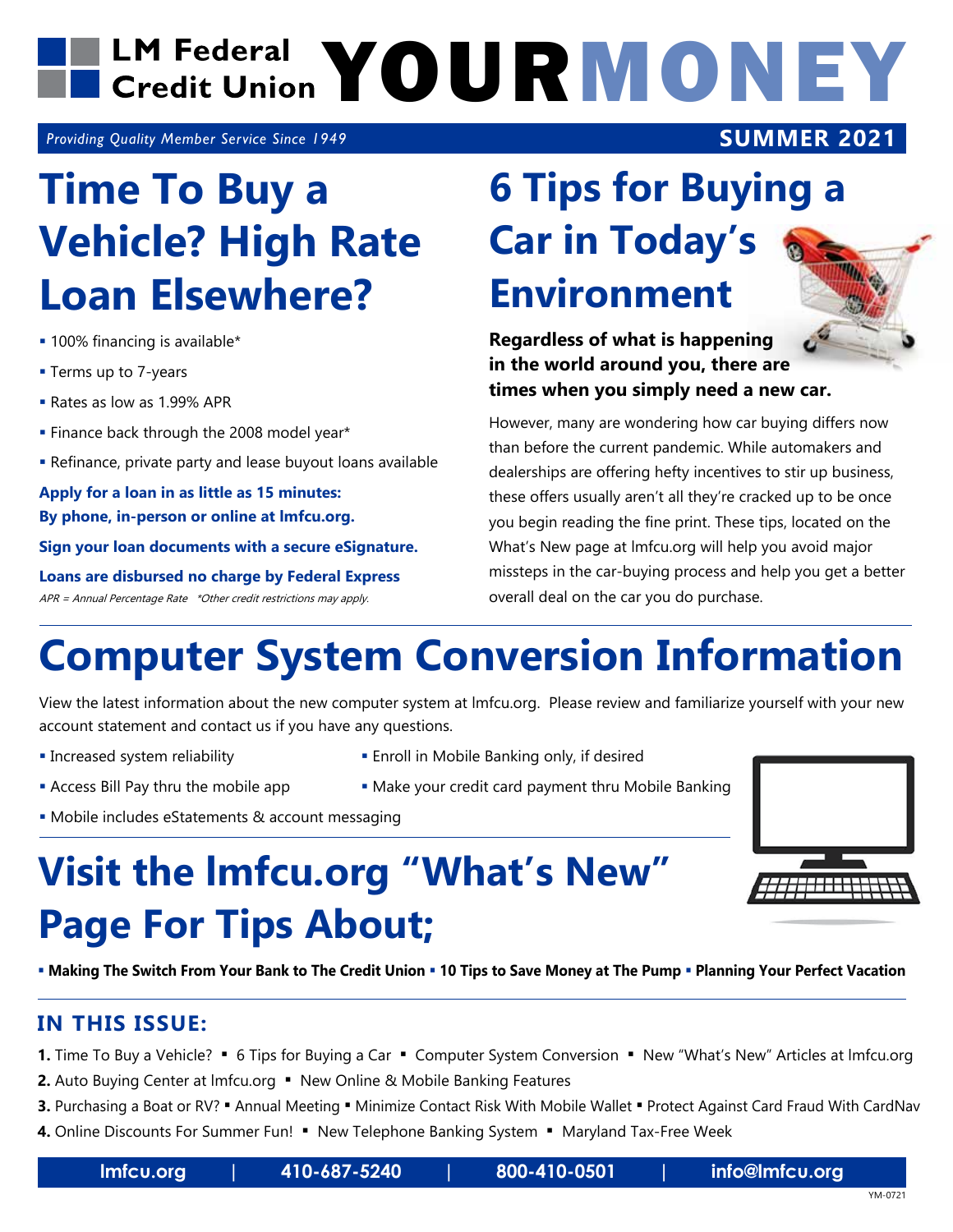# **Auto Buying Center at lmfcu.org!**

- **-** Dealer network listing more than 4 million new & used vehicles
- **Easy to use vehicle search tools**
- Vehicle features list, photos, recall history & more
- "Side-by-Side" vehicle comparison tool (up to 5-comparisons)

**Visit the What's New note at lmfcu.org for details.**

- **Create a free account and save your vehicle searches**
- **Trade-in and used retail values**
- Carfax reports and "Price Advisor", getting a fair price?



### **New Online & Mobile Banking Features:**

#### **Sign up for eStatements**

- Forget about the inconvenience of lost or delayed statements due to mail problems.
- Go green by avoiding the need for a paper statement.
- Get your statement faster. eStatements are typically available by the 3rd business day of the month.
- eStatements are free! Once you enroll, the last 12 months of statements are available through desktop Online Banking. The 12 month statement availability starts building from your day of enrollment.

#### **Signing up is easy!**

Within desktop Online Banking, select the "Profile & Settings" option, click on "eStatements" and follow the prompts. You may also contact a Member Service Representative to be enrolled for eStatements.

#### **Online Banking Notification Alerts:**

**Options include balance, check cleared, upcoming loan payment, certificate maturity date, transaction posted, periodic balance, and scheduled reminders.** 

- On the Online Banking home screen, click on the bell icon in the upper right corner.
- Click "Create Alerts". Choose the type of alert you would like to setup from the drop-down menu.
- In the Mobile Banking app, click on the menu icon in the upper left corner.
- Click "Alerts", then tap the "Create Alert" button.

#### **Account History Download Options:**

QuickBooks (.qbo), Quicken Financial Exchange (.qfx), Open Financial Exchange (.ofx), & CSV (.csv)

#### **Need To Deposit a Check?**

Mobile Deposit allows you to deposit checks directly into your personal checking or savings account using your Android phone or iPhone.

You must enroll for Mobile Banking and download and activate the Mobile Banking app.

#### **Contact a Member Service Representative or visit lmfcu.org for details.**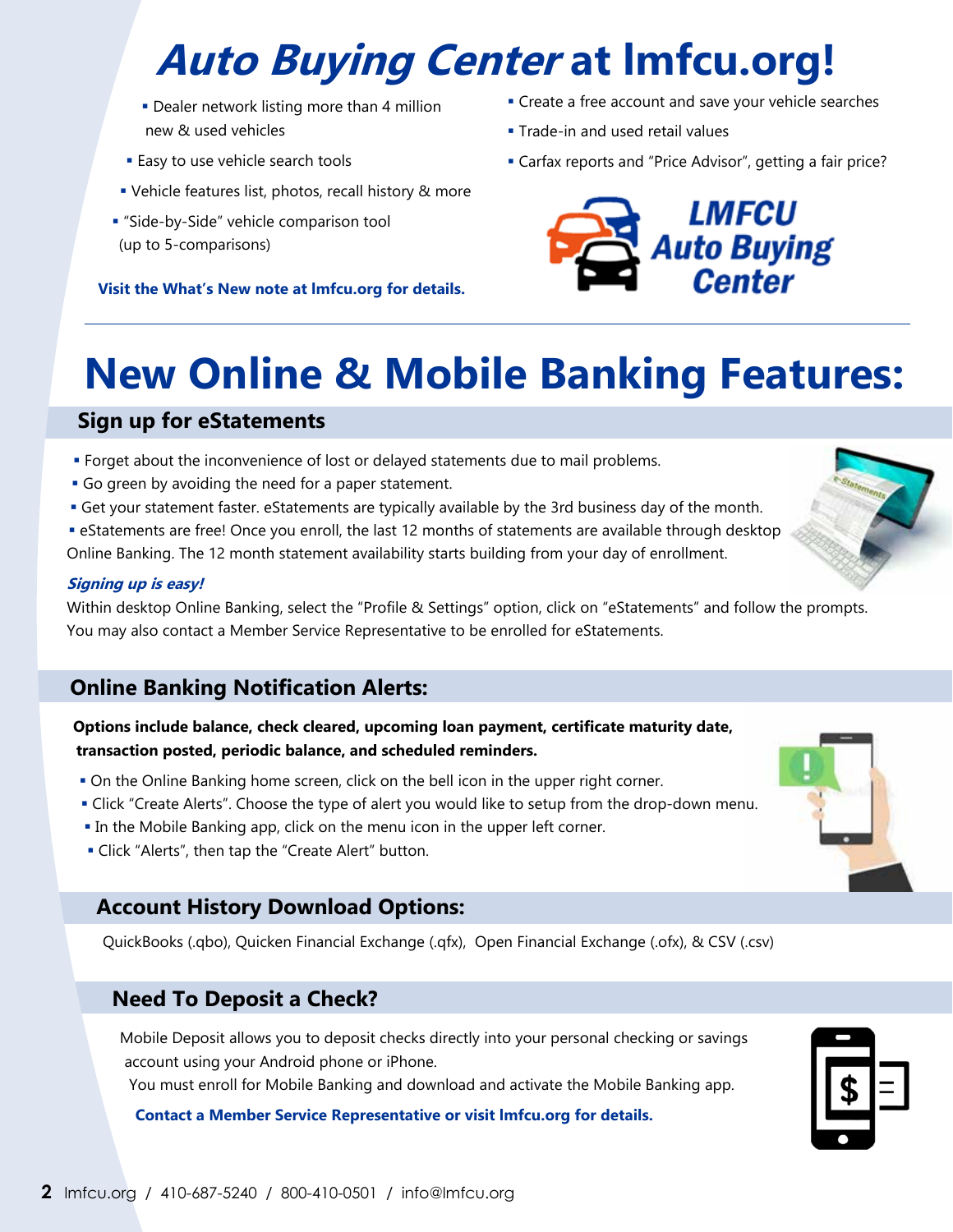## **Purchasing a Boat or RV? Have a High Rate Boat or RV Loan Elsewhere?**



- 4.49% APR\*, Loans of \$25,000+, up to 10-years
- 4.74% APR\*, Loans of \$25,000+, up to 15-years
- 5.74% APR\*, Loans of \$15,000 to \$25,000, 10-years

\*APR = Annual Percentage Rate, Credit and other restrictions apply. Rates assume a FICO credit score of 730+.

- **Apply by phone, in person or online at Imfcu.org**
- **Sign your loan docs with a secure e-signature**
- **Disbursements by Federal Express**
- **Credit pre-approvals and fast loan approvals**



## **Annual Meeting Delayed**

We normally hold our Annual Membership Meeting in late April. Due to the pandemic we expect to hold the annual meeting in October. See the next edition of this newsletter for details on the meeting date.

# **Minimize Contact Risk With Mobile Wallet**

Download and activate Apple Pay, Google Pay or Samsung Pay on your smart phone. Pay for items using your smart phone or smart watch. An active Visa Check or Credit Card and our Mobile Banking app are required. Mobile Wallet services also provide an additional level of security to protect your Visa Check card.



## **Have a VISA Check Card? Use a smart phone? Protect against card fraud and misuse in real-time - via your smart phone.**

- 
- **Turn your card on and off Limit use to specific merchants**
- **Set card spending limits** Set GPS location restrictions
- 
- Receive real-time card-use notifications and spending-limit alerts

**Visit lmfcu.org for enrollment and other information.**